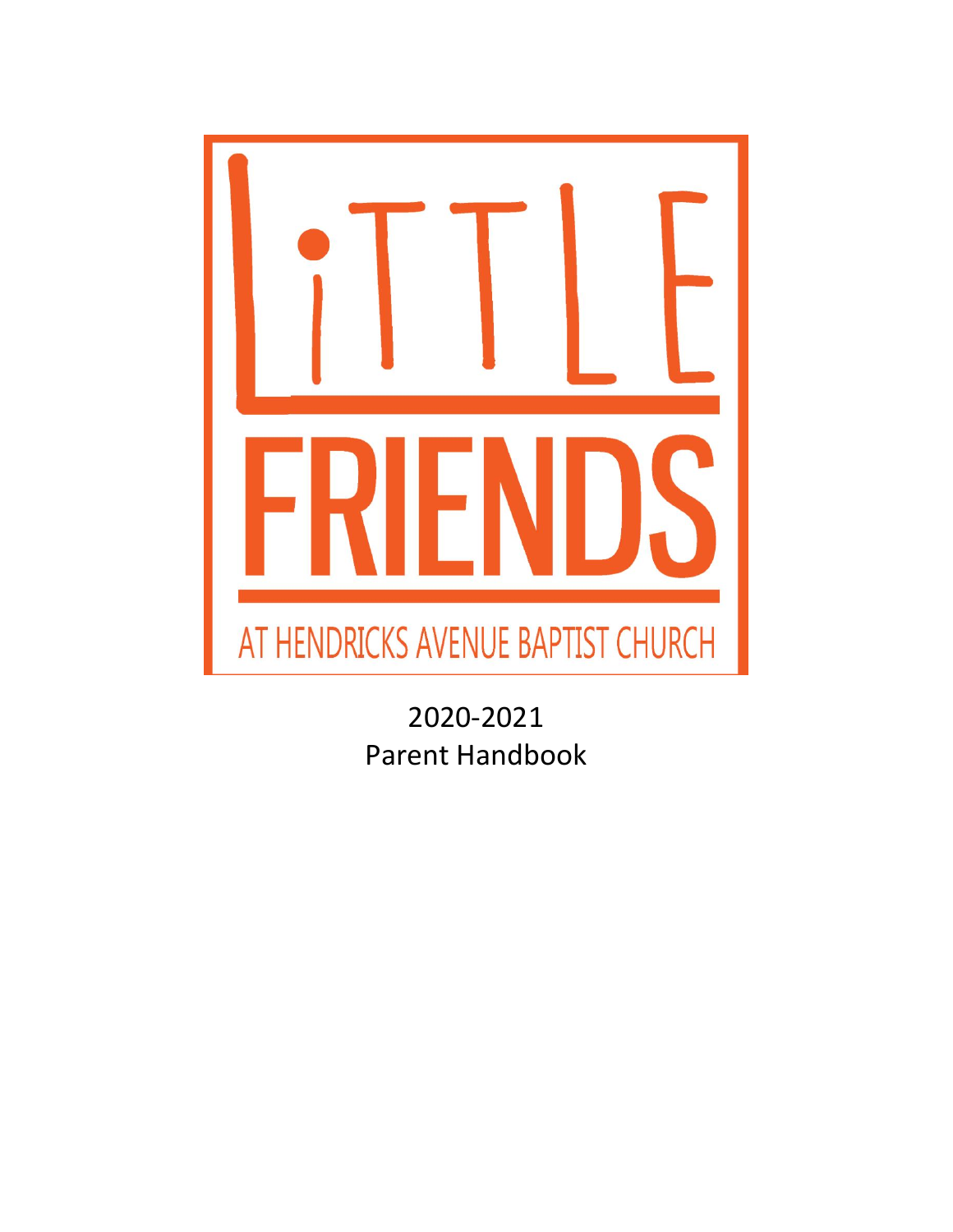| <b>Table of Contents</b> |
|--------------------------|
|                          |
|                          |
|                          |
|                          |
|                          |
|                          |
|                          |
|                          |
|                          |
|                          |
|                          |
|                          |
|                          |
|                          |
|                          |
|                          |
|                          |
|                          |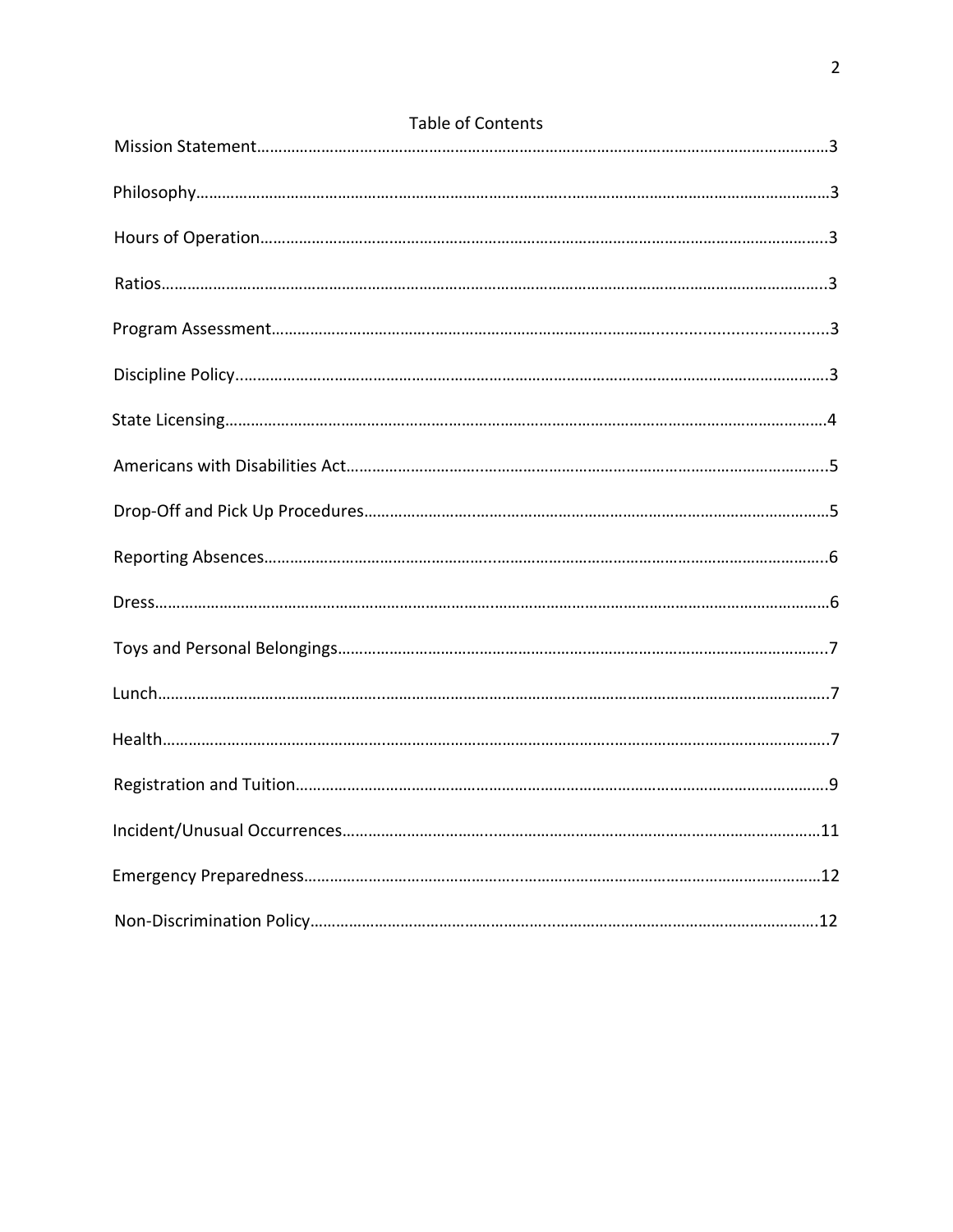#### **Mission Statement**

"Nurturing the Whole Child"

#### **Philosophy**

Little Friends is committed to partnering with parents and guardians to help develop curiosity, flexibility, and exploration in every child. We are strong believers in learning through play. We encourage collaboration in our community with one another as we cherish and help with development during this critical time in the life of you and your child.

#### **Hours of Operation**

Early drop off : 8:00am-9:00am School Day : 9:00am-1:00pm Extended Day : 1:00pm-5:00pm

#### **Ratios**

At Little Friends we maintain the following ratios at all times. 6 weeks to age  $1 - 1$  staff for every four children 1 year to 2 years – 1 staff for every six children 2 years to 3 years – 1 staff for every eleven children 3 years to 4 years – 1 staff for every twelve children 4 years to five years – 1 staff for every twelve children

#### **Assessment Policy**

Little Friends preschool values assessments and takes them very seriously. Through classroom observations, staff observations, indoor and outdoor inspections, as well as parent surveys, we value and take note into our program. We value parent involvement and feedback. Every student is assessed at the beginning of the school year, a middle of the year assessment, as well as a final one at the end of the year, based on their age group. Little Friends believes that developmentally appropriate practices are best. The preschool meets the needs of every child as an individual.

Little Friends strongly supports the professional development of the staff. Every teacher is required to take the initial Department of Children and Families 40-hour requirement as well as 10 additional hours each year. Every staff member is CPR and First Aid certified. Throughout the year teachers engage in different professional development workshops either on or off campus.

#### **Discipline Policy**

Little Friends Preschool does not administer corporal punishment. Little Friends values positive reinforcement. The school understands that children respond better when they are treated with dignity and given clear expectations at all times. The preschool encourages proactive responses rather than reactive responses.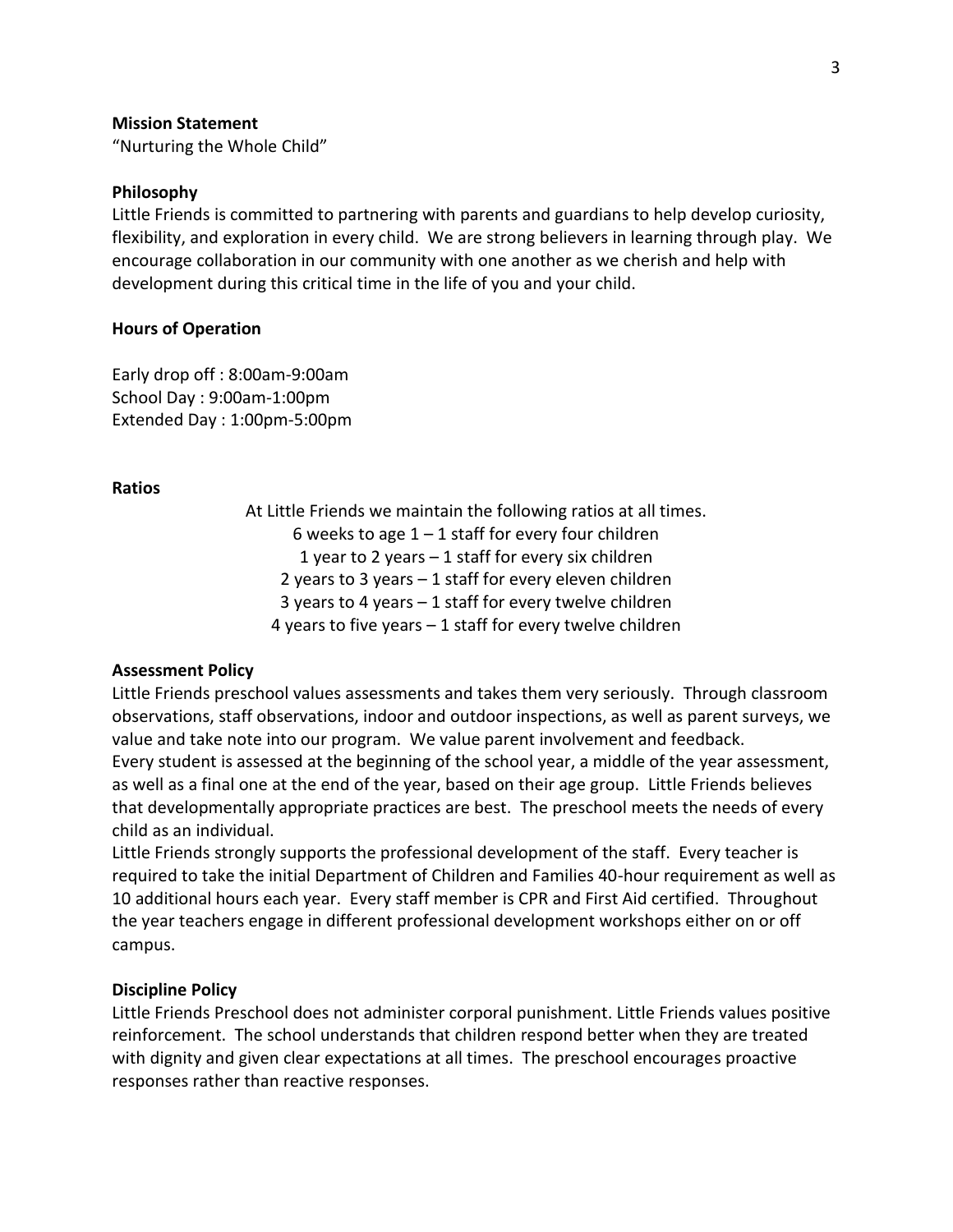When appropriate, staff members will redirect children away from the activity that the child is involved. Separating a child from the activity (Exceptions for snack/lunch and nap) will allow time for the child to calm down and for the teacher to explain what the child did. Encouragement of positive actions is used on a regular basis.

When a physical altercation happens (biting, hitting, pushing, etc.) an incident/accident report will be given to both sets of families. The other child's name will not be written. The school understands that it is distressing to find out your child has been hurt. Little Friends values the confidentiality of every family. The school will evaluate the circumstances and decide further action if constant occurrences continue.

No staff member is allowed to discuss or name the identity of a student or family member under

any circumstances. Please be respectful and resist asking the teachers who did what.

# **Biting**

If you are the parent of an older infant or toddler, we know it is distressing to learn your child has been bitten or has bitten a friend. Experts in the field of child development agree that biting is within a range of expected behaviors among toddlers 13 months to 3 years of age. Common reasons cited for biting are: need for autonomy and control, exploration, teething, attention getting, frustration (frequently due to lack of language or unmet needs), anxiety, mimicking, self defense, and lack of experience interacting with children in a group.

At the first sign of biting, we evaluate the environment and activities at the time of the bite. If warranted, adjustments in the environment, routines, or the transitions in the classroom may be made. If a bite occurs, the teacher will first attend to the bitten child by comforting the child and gently cleaning the bitten area with soap and water. Staff will complete an incident report for the bitten child.

The child who has bitten will be removed from the immediate area and closely supervised for a period of time after the incident. We will complete an incident report for the child who has bitten and discuss the incident with the child's parents. It is important to remember that biting is a developmentally appropriate behavior. For children who continue to bite, more specific intervention will be initiated, including a conference with the family and the creation of a Behavior Intervention Plan. Each case will be assessed on an individual basis.

Staff cannot discuss with either parent the identity of the other child involved in the incident, nor can staff discuss the medical history of any child involved in a biting incident with the other parent.

## **State Licensing**

Little Friends is licensed by the State of Florida through the Department of Children and Families, License #C04DU1318. Annual unannounced inspections of the centers are conducted by the Department of Children and Families to ensure the Centers are incompliance with all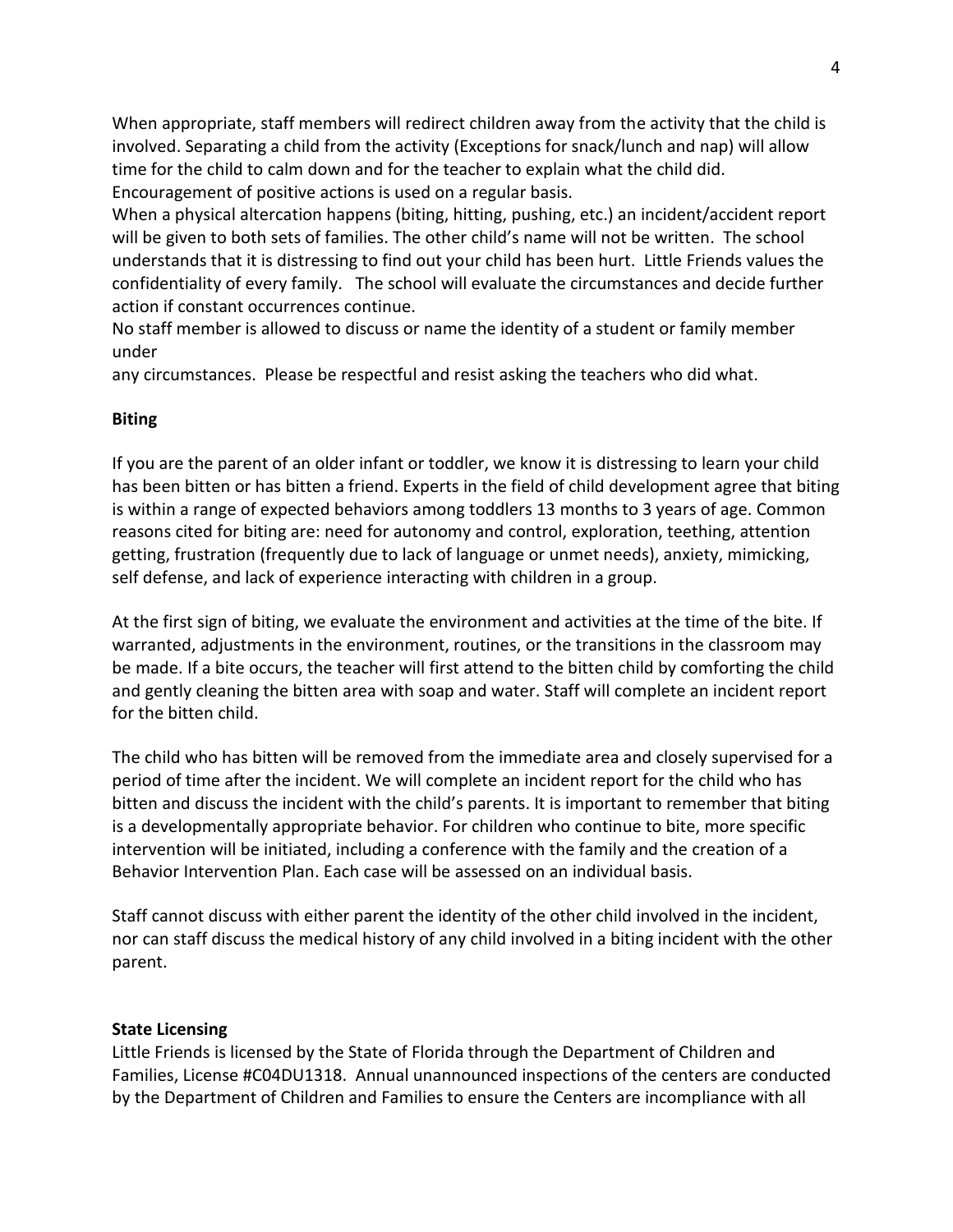state standards, policies and procedures are met. The school also has professional affiliations with the North Florida Association of Young Children, the Florida Association of Children Under Six, and the Southern Association of Children Under Six.

# **Americans with Disabilities Act**

Little Friends is committed to a policy ensuring that persons with disabilities are not unlawfully discriminated against and that they have equal opportunity and equal access to all the rights and privileges enjoyed by those who are not disabled. Little Friends will comply with all provisions of the Americans with Disabilities Act of 1990 and will provide, upon request, reasonable accommodations to qualified individuals with a disability.

# **Drop Off and Pick Up Procedures**

Please keep your child with you at all times, especially when exiting your vehicle in our parking lot. Do not leave children, regardless of their age, unattended in your car when dropping off or picking up. Lock your car, as we cannot be responsible for any personal belongings taken from your vehicle while it is on our property.

Every parent will have an access code to the main entrance of the preschool. This code is not to be shared with anyone. We hold security and safety top priorities.

- **NEW** Main Hallway entrance with keycode this is the only entrance and exit
- Take temperature of parent
- Take temperature of child
- Parent's signature at drop off and pick up required
- Staff member is responsible for escorting student to classroom and back to the parent at dismissal
- No car seats will be allowed in the building

If your child needs to be released early, please let the school know as far in advance as possible.

Parents are required to pick up children by 5:00 p.m. A child who is picked up late can get anxious, and teachers who have worked a full day need to be able to count on leaving their job promptly. Being on-time is a significant contributor to the job satisfaction of all of our teachers and the happiness of our children. We pride ourselves on being a school whose parents are ontime and strive to have no violations of this rule. Our School closes at 5:00 p.m.

Parents arriving after 5:00 p.m. will be penalized as follows:

- 1st violation within 1 calendar month: Parents will be charged a per-child late fee of \$1 per minute after 5:00pm., and an additional \$25 for arrival after 5:15pm.
- 2nd violation within 1 calendar month: Parents will be charged a per-child late fee of \$1 per minute after 5:00pm., and an additional \$50 for arrival after 5:15pm.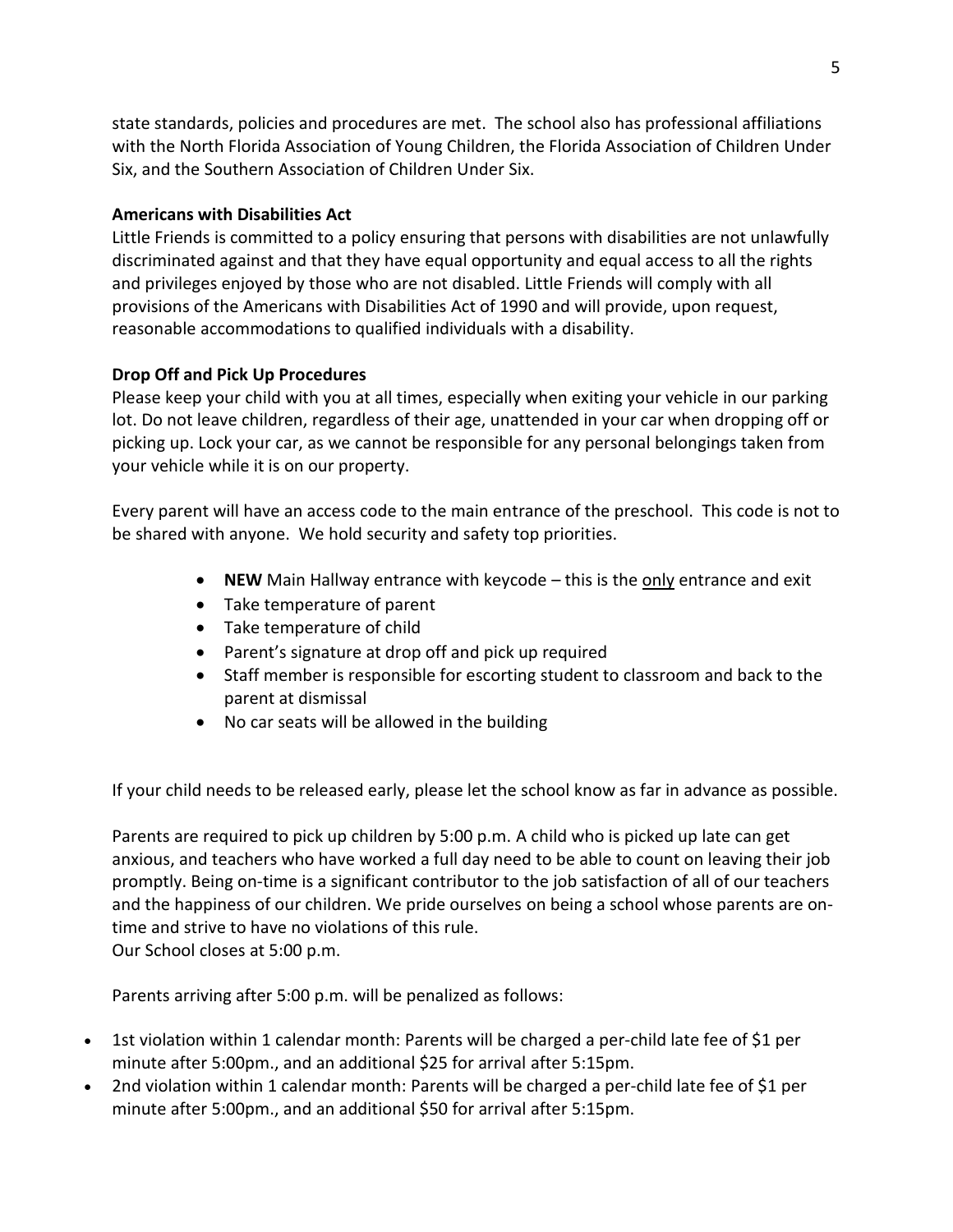- 3rd violation within 1 calendar month: Parents will be charged a per-child late fee of \$1 per minute after 5:00pm., and an additional \$100 for arrival after 5:15pm.
- 4th and all subsequent violations within 1 calendar month: 1-day suspension of child(ren) of parents at the beginning of the next calendar month; additionally, parents will be charged a per-child late fee of \$40 for arrival between 5:01 and 5:05 p.m., and an additional \$100 for arrival after 5:06 p.m..

If there are 4 or more violations within 1 calendar month, a meeting will be set up with the parents, the Director, and the Board of Directors to discuss the continuation of childcare at OUR School.

Please note that all late fees will be added to the parent's tuition bill.

If a parent has not arrived to pick up their child and cannot be reached by phone within 15 minutes of closing time, we will call the emergency contact(s) listed on their enrollment forms. The Department of Social Services and/or the Duval County Police Department will be contacted if parents cannot be contacted or do not arrive within 30 minutes of closing time.

Please notify us any time someone other than a parent/guardian is picking up your child. We will only release a child to his or her parents/guardians and the persons listed on the Emergency Contact and Release list in your child's Enrollment Registration Information packet.

If a situation arises requiring someone not on the Emergency Contact and Release list to pick up your child, prior written authorization must be provided to the school. Government-issued photo identification must be shown for any person not positively known to us before we can release your child. If there is an emergency situation and you are unable to submit prior written authority, we will use your personal information to verify your identity to authorize the release.

Under no circumstances will children be allowed to leave the school unsupervised for another location. We cannot release a child to walk to a bus stop or walk home.

## **Reporting Absences**

If your child is going to be absent, you must call the preschool to notify the preschool as soon as possible.

#### **Dress**

Having the appropriate clothes for your child is an important part of the day. Please ensure that your child has on comfortable clothes and is wearing closed toe shoes. It is preferable that children where an athletic shoe as we stay moving during the day.

Please bring an extra change of clothes for your child (be sure to pack extra underwear as well). The extra change of clothes will stay in your child's cubby until needed and you will be notified when a new pair is needed.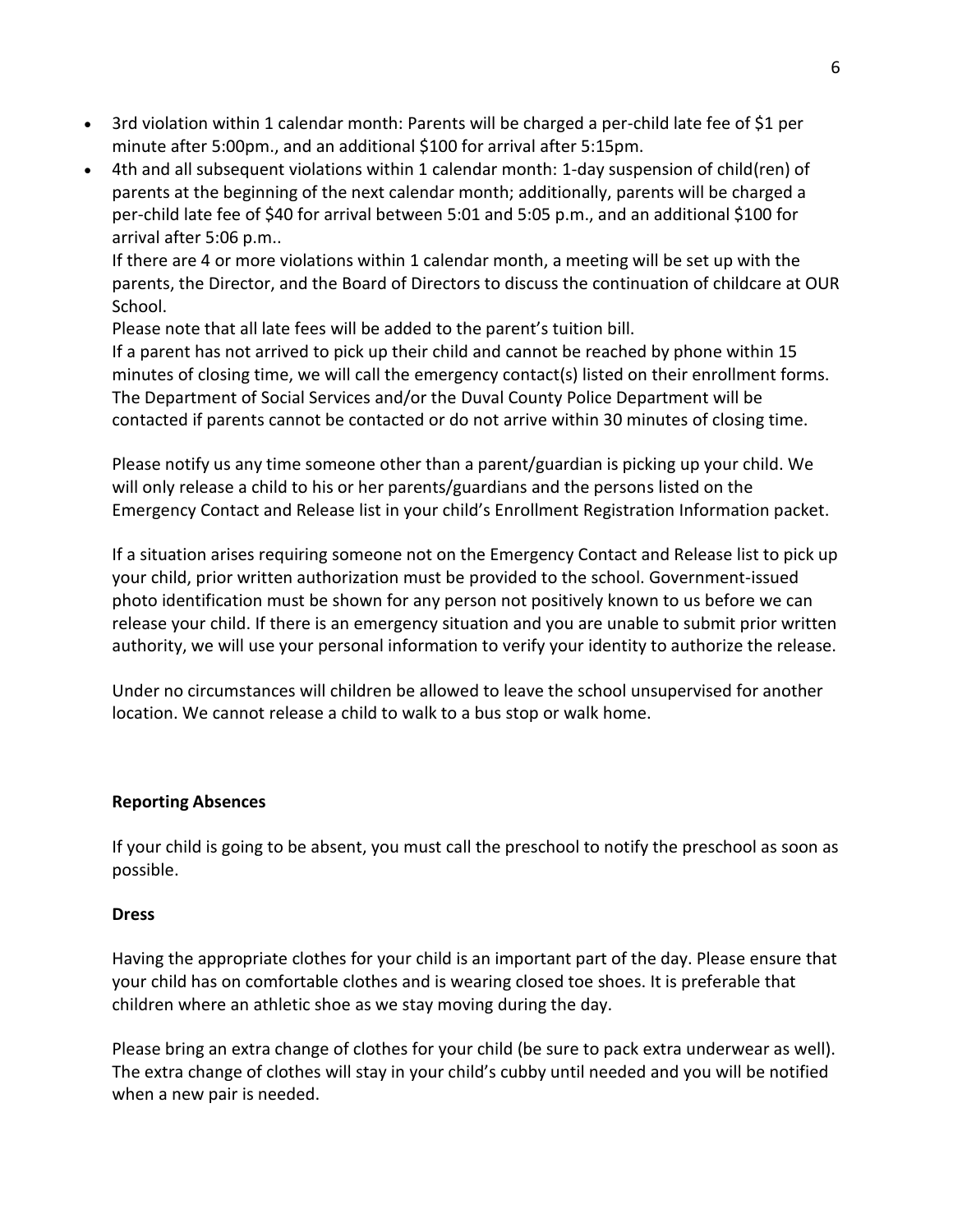During rainy weather and cold weather when a jacket is needed please be sure to place your child's name in every article of clothing.

Privacy shorts, pants, or bloomers must be worn under skirts/dresses.

# **Toys and Personal Belongings**

Please do not bring any valuables that you and your child treasure, such as favorite books, jewelry, or toys from home. Please help your child understand why it is not wise to bring toys or other objects to school that they may not wish to share with the group. We cannot be responsible for lost or damaged items.

# **Lunch**

Safety is a top priority at Little Friends. We understand every child has different needs. Students are not permitted to share food during lunch or snack. Due to more children developing allergies, please make sure you are packing your child with a sufficient amount of food choices just for them. Remember lunch should have options of multiple colors. Little Friends encourages using the food chart and incorporating fruits, veggies, and proteins.

## **Health**

Our commitment to a clean and healthy environment compels us to take precautionary steps to prevent the spread of communicable diseases. Our schools are designed to be easily cleaned and maintained at high standards of sanitation. We implement and post daily cleaning and disinfecting schedules in our classrooms. Toys are sanitized and tabletops are regularly disinfected, including before and after meal and snack times.

We promote cleanliness and good hygiene with children on a regular basis. Frequent hand washing is practiced by staff and children, and is always required before eating, after toileting, and after outdoor play.

All children must be up-to-date on their immunizations before being admitted to our schools. Acceptable documentation for records of immunizations must be validated by a physician or other health-care professional with a signature or rubber stamp, and include your child's name and birth date, the number of doses and vaccine type, and the month, day and year the child received each vaccination. Validated proof of immunizations should be submitted as your child receives new immunizations or booster shots. If any state licensing regulations exist that exceed these requirements, the state licensing regulations will be adhered to by the school. Failure to abide by the immunization requirements may impact your child's enrollment.

We do not dispense any form of medication. If your child is on medication, a parent or guardian must administer each dose.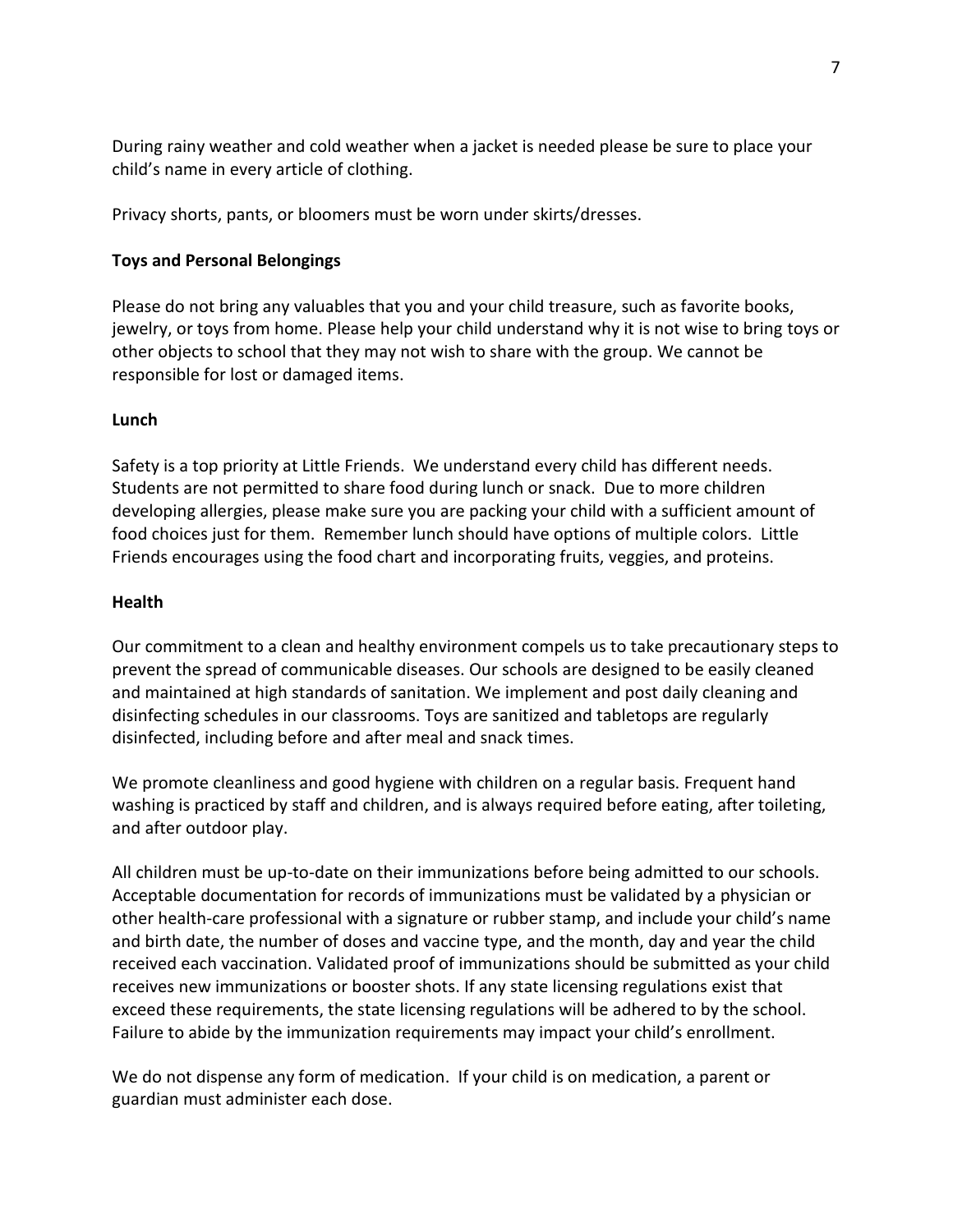In addition to the physician's examination and immunization records required for enrollment, we will observe each child's health daily. We will document the following:

- $\bullet$   $\bullet$  Changes in behavior or appearance.
- $\bullet$   $\bullet$  Any skin rashes and itchy skin or scalp.
- $\bullet$   $\bullet$  Any boils or weeping skin rashes.
- • Signs of fever, such as flushed appearance or shivering.
- • Complaints of pain or not feeling well.
- • Vomiting, diarrhea, or drainage from eyes.
- • When a child has been exposed to a harmful communicable disease.

If we observe your child developing symptoms of illness during the day, we will isolate him or her from the other children and call you to pick up your child. For the health and well-being of your child and others, your child must be kept home if he or she develops any of the following symptoms of contagious disease until the child is symptom free for twenty-four hours.

Temperature checks will be throughout the day.

- The illness prevents the child from participating comfortably in activities, including outdoor activities, as determined by staff.
- • The illness results in a greater need for care than the staff determine they can provide without compromising their ability to care for other children.
- $\bullet$   $\bullet$  The child has any of the following conditions:
	- 1. Appears to be severely ill lethargy, lack of responsiveness, irritability, persistent crying, difficult breathing, or having a quickly spreading rash.
	- 2. A fever
	- 3. Diarrhea.
	- 4. Blood or mucus in the stools not explained by dietary change.
	- 5. Vomiting.
	- 6. Persistent abdominal pain or intermittent abdominal pain associated with fever, dehydration, or other signs or symptoms of illness.
	- 7. Mouth sores with drooling.
	- 8. Rash with fever or behavioral changes.
	- 9. Head lice or nits, until after treatment has begun.
	- 10. Streptococcal pharyngitis (i.e. strep throat or other streptococcal infection).
	- 11. Scabies, until after treatment has begun.
	- 12. Chickenpox (varicella).
	- 13. Impetigo.
	- 14. Pertussis (i.e. whooping cough) we will follow the direction of the local health department.
	- 15. Measles, Mumps, and Rubella (we will follow the direction of the local health department.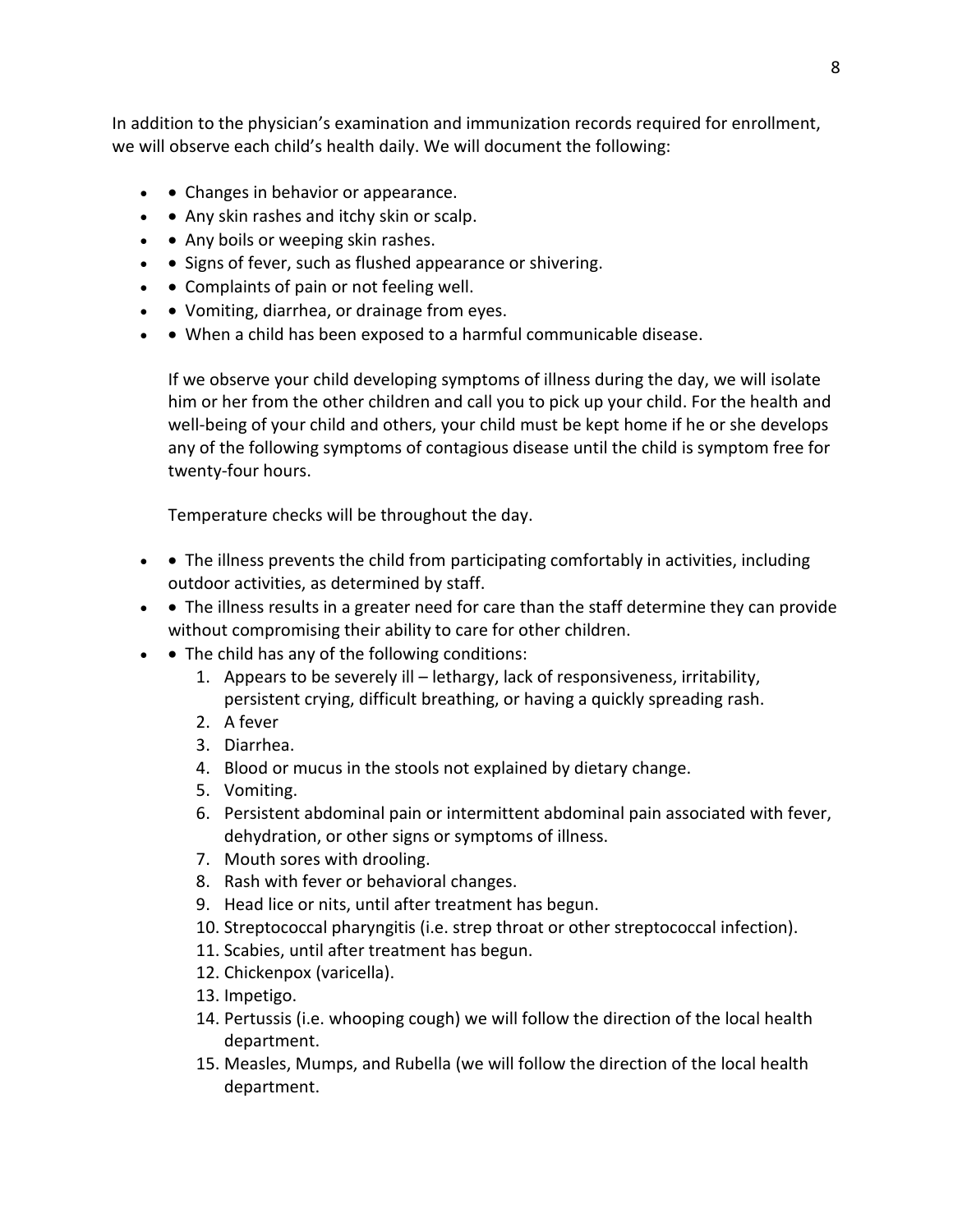- 16. Any COVID-19 symptoms\*
- 17. Tuberculosis (we follow the direction of the local health department.
- 18. Hepatitis A virus infection (we will follow the direction of the local health department).
- 19. Any signs or symptoms of Head, Foot, Mouth Disease\*

\* If any of the faculty or children develop the COVID virus, they must quarantine for two form the time of exposure, get one negative test back upon recovery, and must bring in a signed note from a physician saying it is okay to return to school."

It is physician-recommended that VPK students use masks that have a clear area where mouths may be seen. These masks will be provided by the school, and it is requested that the children be encouraged by their parents to use them.

If your child has a communicable disease, please inform the school immediately so we can take the necessary precautions. We will take necessary measures to protect your child's confidentiality, and will only share the information relating to the communicable disease with those that need to know. We also will notify you if we become aware that an employee or a child in our care has contracted a communicable disease that the local health department requires us to report.

## **Registration and Tuition**

When you enroll your child with us, you are required to complete the Enrollment Packet. These forms give us vital information about your child so we can provide the best possible care. It is imperative for your child's health and safety that all forms are accurately completed and submitted to management for review before your child's first day. There may be other statespecific forms that must be completed as well.

Within the Enrollment Packet, you will be asked for telephone numbers where you can be immediately reached. Please notify us as soon as any of these numbers change. For your child's health and safety, we must be able to quickly reach you while your child is in our care. You will also be required to provide us with the names and telephone numbers of at least three other persons that you authorize to pick up your child from school. Please inform these persons that they are required to come to the office before they go to your child's classroom, and they must bring valid, government issued identification.

While completing the Enrollment Packet, you will be asked to sign and Enrollment Agreement that explains the terms and conditions of enrollment and our fees. In addition to tuition, we require a non-refundable annual registration fee. Parents can pay tuition by the month. The payment is due on the first Friday of the month at time of drop off. Our schools accept cash, check, debit, or credit card payments. A \$50 late fee will be added on the next month's bill.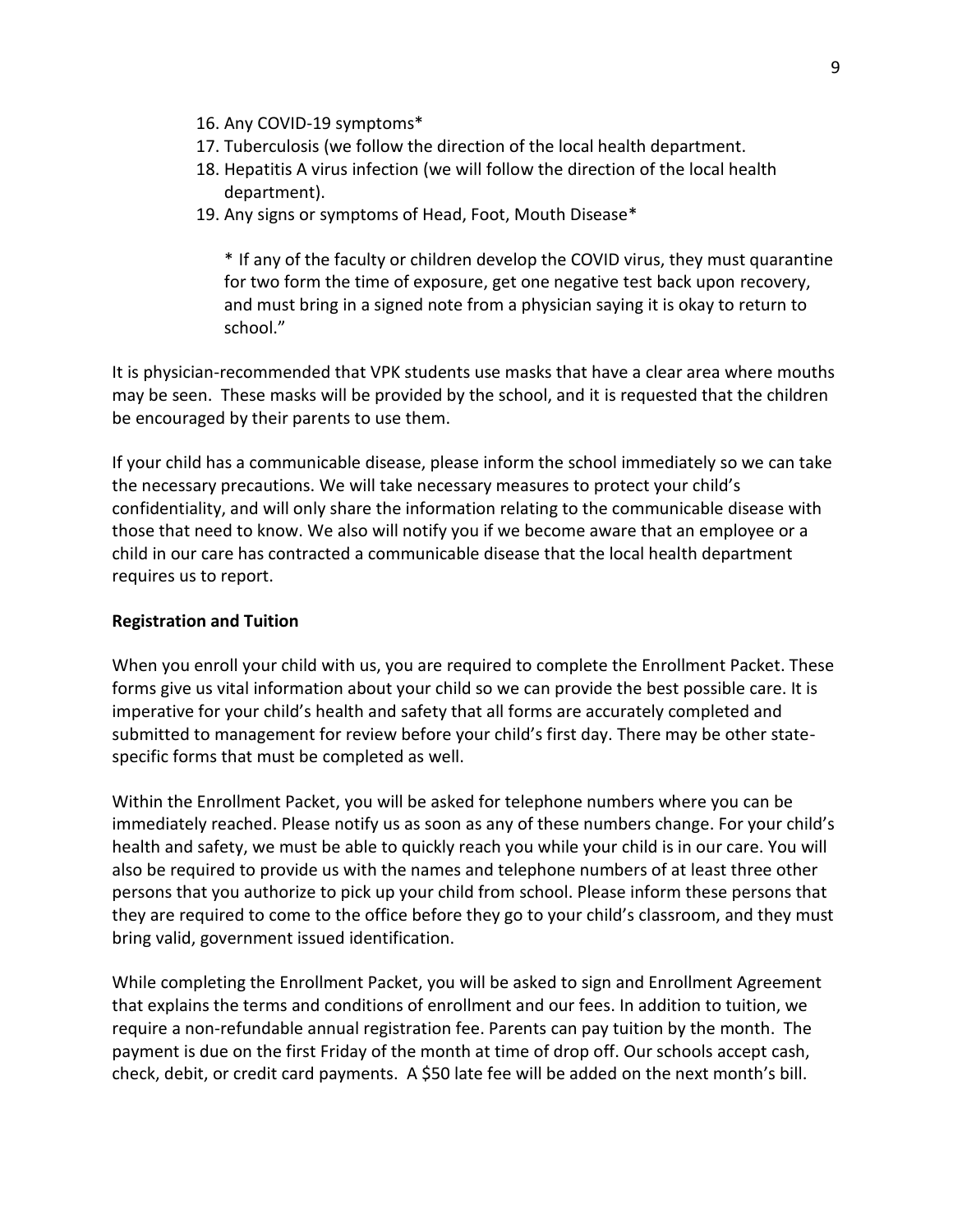## *Multiple Child Discounts*

When multiple children from the same family attend the school, a \$20 discount from the usual tuition fee may be granted once a second child begins attending and for each child who attends thereafter. To take advantage of this discount, full tuition must be paid for the child with the highest tuition base. The discount is then applied to the other child enrolled from the same family. In most cases, the discount will apply to the tuition for the oldest child. You are only entitled to one form of discount, which cannot be combined with other discounts offered by the Company or other sources (such as state subsidies and/or discounts). Please see Director for details.

# *Late Fees*

Late payment fees will be assessed if all tuition and other changes are not on/before the due date. Late pick-up charges will also be assessed to parents who leave their children beyond regular closing time. If you are unable to pick up your child before the school's scheduled closing time, please call us as soon as you know you will be late.

# *Returned Check Fees*

If you write a check that is returned to us for any reason, you will be charged a returned check fee. The fee and the amount of the original check must be paid via money order, cashier's check, or credit/debit card (if available). If you write two checks to the school that are returned for any reason within a six –month period, you will be required to make payments via money order, cashier's check, or credit/debit card (if available) for the next six-month period.

# *Withdrawing Your Child*

If you do decide to withdraw your child from our care, you are required to give us a two-week notice. If notification is not provided, you will still be responsible for all tuition and fees for the two weeks, whether or not your child is in attendance. Registration fee is non-refundable. You will be reimbursed for the remaining weeks not used if proper notification is adhered. After you have withdrawn your child, he or she will only be eligible for readmission based upon space availability and if all other enrollment criteria are met. If an outstanding balance existed when your child was withdrawn, you must bring your account current before we can consider you for re-enrollment. If your child is eligible to re-enroll, you must pay a new non-refundable registration fee at the current rate. Reservation fees may not be used during a final two-week withdrawal period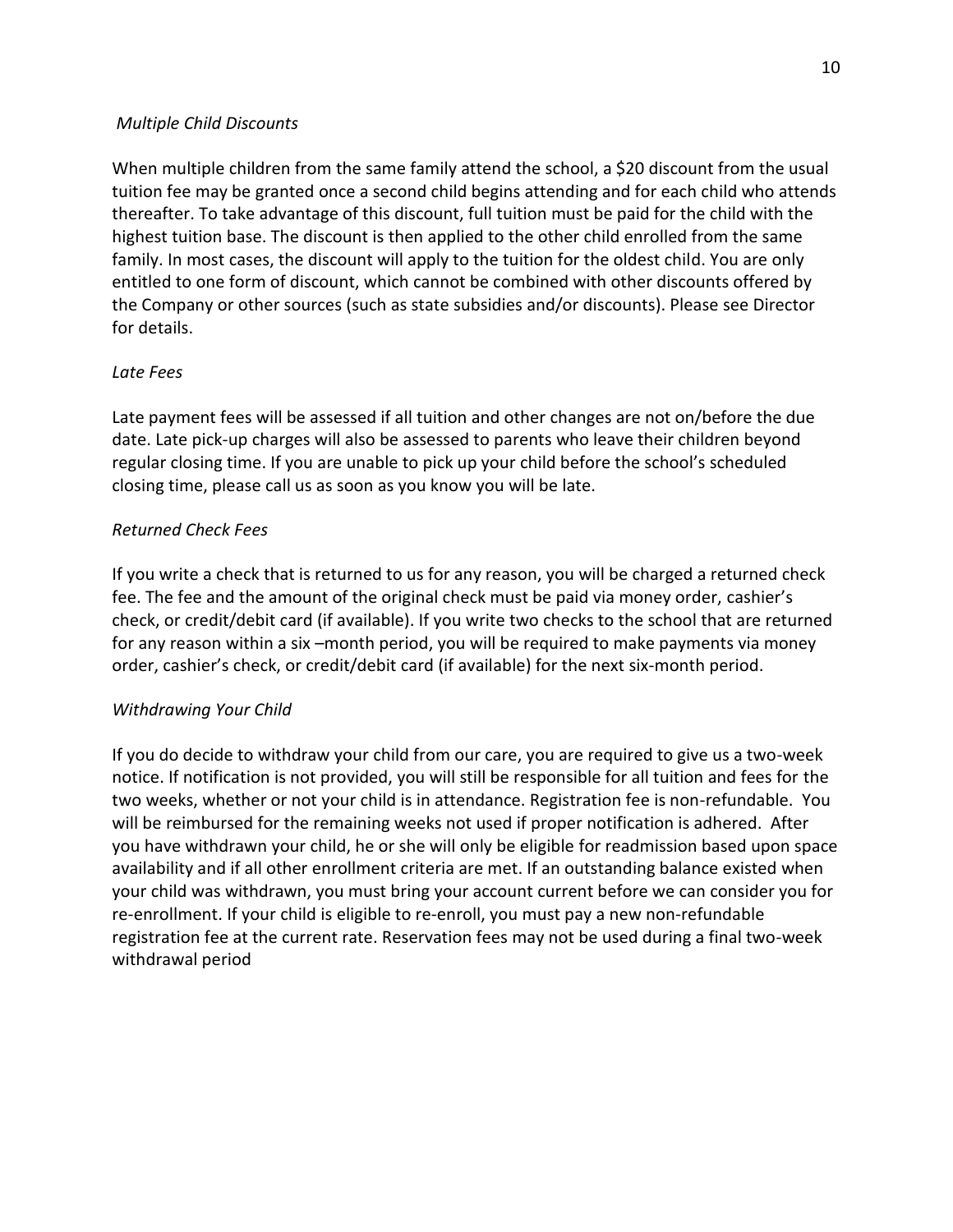## *Disenrollment*

In certain circumstances it may be necessary to discontinue a child's enrollment. This decision is based on the best interest of the child concerned, other children in the class, and the wellbeing of everyone at the school. Every effort will be made to correct a situation before a final decision is made (i.e. moving a child to another class, redirecting behaviors, providing choices, separating children who are not getting along or other interventions).

Disenrollment may be a result of the following:

- • Abuse of other children, staff, or property by child or parent/guardian.
- • Continued violation of policies by child or parent/guardian.
- $\bullet$   $\bullet$  Disruptive or dangerous behavior by child or parent/guardian.
- The school's inability to meet the child's need or the parent's/guardian's expectations.

This is a partial list and we reserve the right to end the enrollment of a child at any time for any reason deemed appropriate. Whenever possible, prior notification will be provided to the parent.

# **Incident/Unusual Occurrences**

After any injury or medical emergency occurs, you will be asked to sign and will receive a copy of an Incident Report describing how the incident happened and the action taken by a qualified staff person. You are solely responsible for initiating any additional insurance claim, if you choose to do so, by requesting all appropriate forms, and tracking the status of your own claim. Students who sustain any injury to the head (scrape, scratch, bump, etc.) will have their parent contacted that day by phone and with a note home from the child's classroom teacher or Facility Director.

As caring and concerned childcare providers, we take our responsibilities seriously. Abuse and neglect, whether physical or emotional, can happen in all types of families, from all walks of life, and in varying degrees. When abuse occurs, both children and parent/guardians are the victims and need support, understanding, and help. Our staff has been trained to recognize the signs and symptoms of abuse and neglect. Furthermore, the law requires us to report all suspected cases of abuse or neglect. Parents may ask the Director for a confidential referral for outside intervention and suggested resources for prevention and assistance in dealing with this sensitive manner.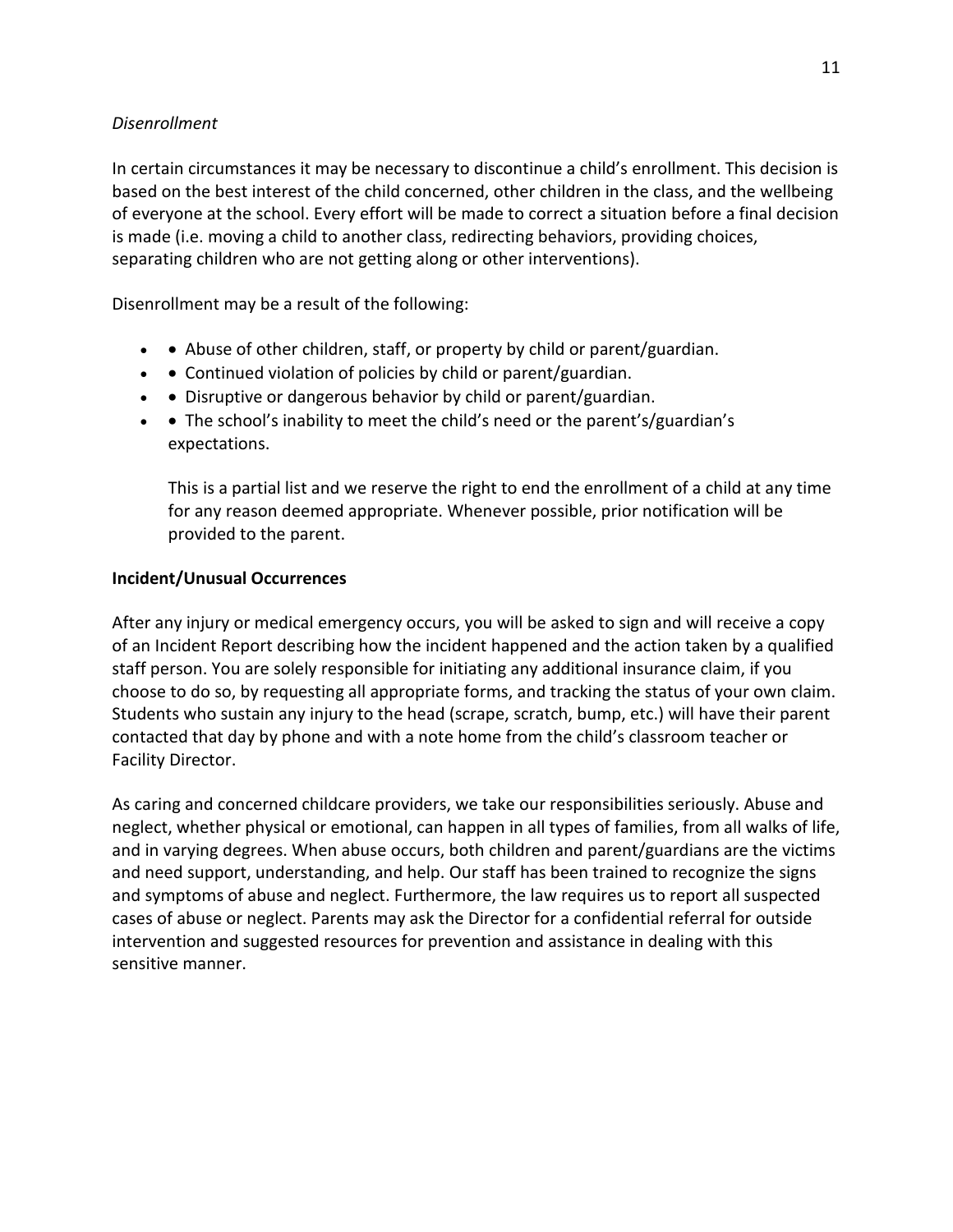## **Emergency Preparedness**

In an emergency where we have to exit our facility the Director or staff in charge will designate a safe area for parents to pick up their children. The primary location is Dunkin Donuts (3929 Hendricks Ave). All staff will follow the instructions of emergency personnel. In a typical release the following steps will be followed.

Parent Reunification: In case of the need to evacuate or when parents/guardians are unable to get to children, the following procedures will be followed to reunite children with parents/guardians (or other contacts designated by parent/guardian) as soon as it is safe.

Notification : Attempts will be made to contact parents to advise them of the incident/disaster. Parents will be advised to report to the assigned area and give the name of their child/children so reunification can occur. This may be onsite or at a medical facility if necessary.

Release : Parents/Guardians will follow the sign in and out procedures that are used on a daily basis indicating the date, time, and initials of person picking up the child. All children will be escorted to their parent/guardian to ensure an easy and safe transition. The exception is; if the child is in the first aid area, the parent will be escorted to that area for reunification. Children will only be released to contacts listed on the child's enrollment form, with proper identification.

Meeting Children's Needs: During this process the needs of each child including those with special needs will be accommodated. Our staff will account for all children after exiting the building, accessing each child for injuries. We will ensure a safe environment and supervision until parent reunification occurs. Staff will follow the instruction of emergency responders.

## **Non-Discrimination Policy**

It is our policy to provide an environment that is free from unlawful discrimination of any type, including discrimination based on race, color, religion, sex, national origin, age, disability, veteran status, or any other characteristic protected by law. This policy governs all aspects of our schools' operations.